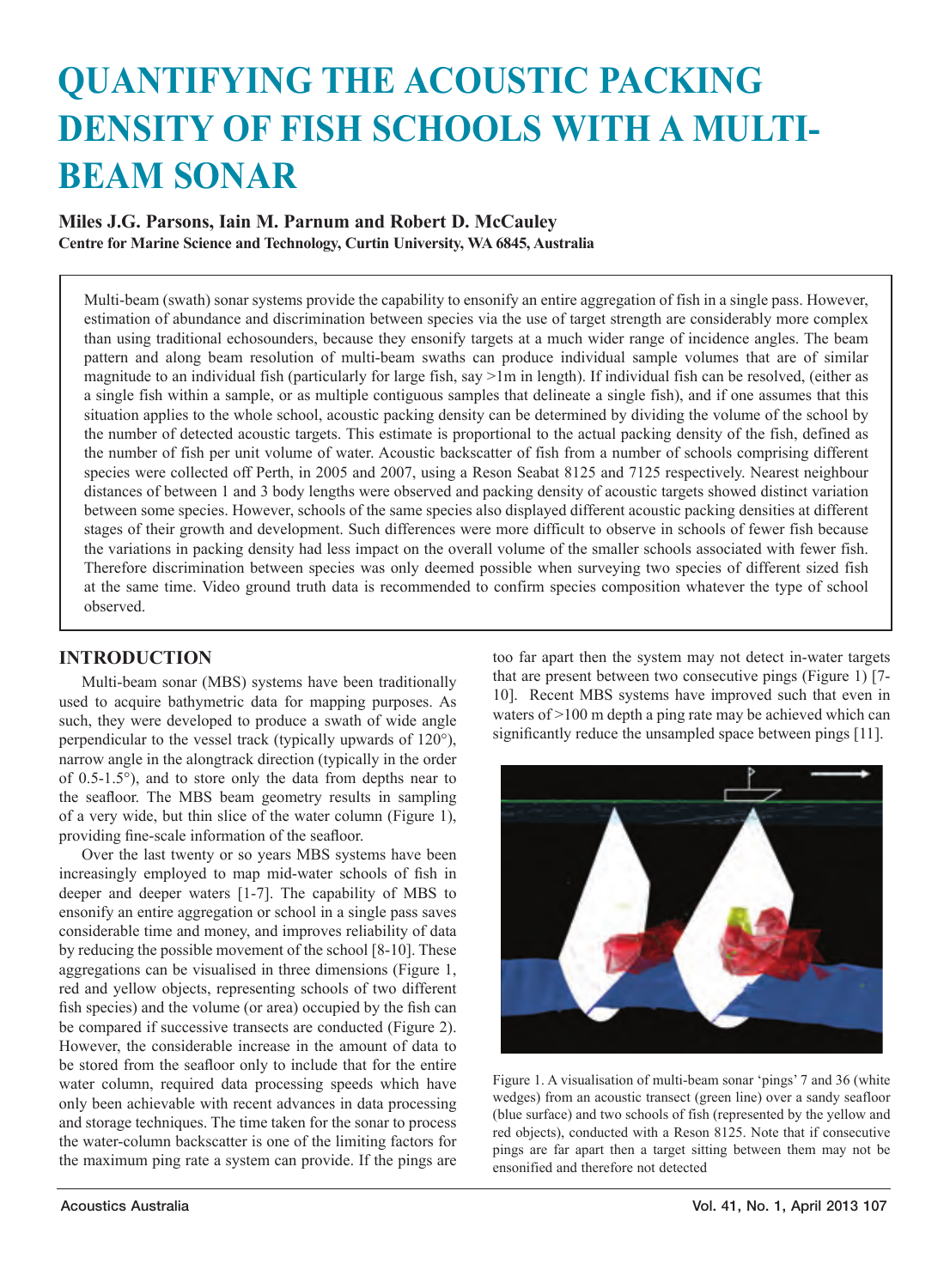

Figure 2. Plan views of two sets of six transects over a school of *S. hippos* (red object) and *P. dentex* (yellow object) above the seafloor (blue surface), separated by two hours of fishing and video tows

As acoustic targets are detected across the MBS swath the variation in angle of incidence between sonar and target is considerably greater than that within a single- or splitbeam sonar. Combined with the anisotropic nature of acoustic reflectance by a swimbladder this means the relationship between fish length and target strength is considerably more complex than that used for echo-integration and species discrimination in typical echosounder surveys [12,13]. Therefore alternative methods of discriminating between species and estimating abundance are being investigated [10].

This study acquired backscatter from 6 different schools of fish (5 different species) in waters off Western Australia to look at the acoustic packing density detected by Reson 8125 and 7125 multi-beam sonar systems. The species ensonified in this study were as follows:

- 1. Samsonfish (*Seriola hippos*) a pelagic member of the Carangidae family endemic to Australia, Norfolk Island and New Zealand [14]. The species is distributed around the temperate waters of Australia in depths up to 100 m [15]. As a strong, pelagic fish the species has become renowned as a catch and release sports fish and length distributions from a recent study revealed a range of 55 to 160 cm fork length with a median of 107 cm during 2004/5 and 2005/6 summer seasons, off the Perth coast [16].
- 2. Skipjack trevally (*Pseudocaranx dentex*) The skipjack trevally are widely distributed around warm temperate waters. It is a streamlined, fast-swimming, schooling Carangid species that grows to a maximum length of 94 cm. Adults tend to occur in large schools near the sea floor in coastal waters in depths of up to 120 m with pelagic schools formed by batch spawners which aggregate in the summer [15, 17].
- 3. Bight redfish (*Centroberyx Gerrardi*) This species mainly

inhabit deep waters along the edge of the continental shelf and can live to at least 64 years and 66 cm [9]. Inshore migration has been reported in *C. gerrardi* around the Cape Naturaliste region to form spawning aggregations numbering in the thousands between February and April [9].

- 4. West Australian dhufish (Glaucosoma hebraicum) -Endemic to coastal waters of western and south western Australia *G. hebraicum* is a slow growing, sedentary, demersal species inhabiting reefs and caves to depths of 200 m, with the maximum reported *G. hebraicum* being 1.22 m long (total length) and weighing approximately 26 kg [9, 18-20]. Although 100 by 10 m deep "ghost patches" of thousands of *G. hebraicum* have been historically reported in the Capes region of Western Australia, the species is now typically found in groups of three and, to a lesser extent, up to ten [9]. Occasionally groups numbering in the tens of G. hebraicum have been observed along the West Coast Bio-region.
- 5. Unidentified baitfish While video evidence could not identify the species of the fish these fish were estimated to be approximately 10 cm in length.

### **METHODS**

Multi-beam sonar surveys of numerous schools of fish were conducted aboard *RV Naturaliste*, a 21.6 m Fisheries vessel, in October 2005 and February 2007. The 2005 survey employed a RESON Seabat 8125 (operating at 455 kHz) and the 2007 survey a RESON Seabat 7125 (400 kHz). Each system was mounted on the port side of the vessel, 2.77 m below the water surface and 3.95 m from the vessel centreline. During surveys the vessel speed was kept to between 4 and 5 knots. The maximum operating rates were approximately 4.5 s between pings for the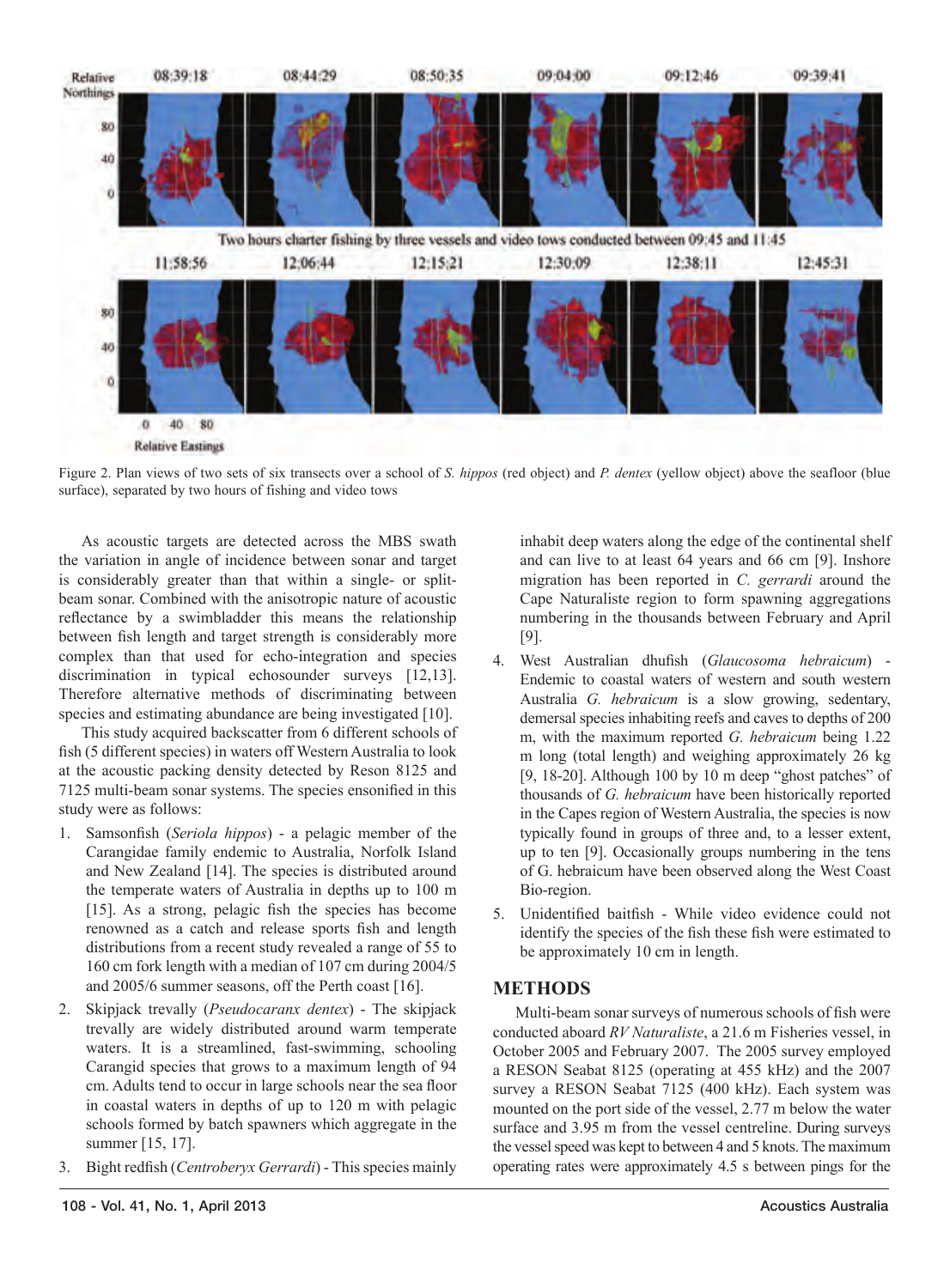2005 survey and 1.2 s for the 2007 survey, translating to horizontal inter-ping distances of 5.4 to 7.2 m and 2.3 to 2.9 m in 2005 and 2007, respectively. Accounting for the fore-aft beam angles, but excluding the effects of pitch and yaw, at 80 m depth the distances between the edges of the acoustic swaths of two consecutive pings was 4.1 to 5.9 m in the 2005 survey and 0.8 to 1.3 m for the 2007 survey. Individual acoustic samples represented an along-beam sample depth of 10 cm and a width that varied with range, e.g. ~60cm at 70 m range. Comparison of acoustic packing densities of fish targets required standardising the number of pings in a given along-track distance. This is particularly important if the distance between pings is such that the likelihood of missing targets between pings is high. The number of detected targets in the 8125 study was therefore artificially increased by the ratio in inter-ping distance between the two surveys (2.53 times) to be comparable with the number of targets detected in the 7125 survey.

Ships positions were recorded using a Furuno Differential GPS system. Octopus F180 and Applanix POSMV motion sensors supplied pitch, roll and yaw data, which were logged in PDS2000 software together with sound velocity profile (SVP) data (Seabird). Towed underwater video transects were conducted before and after acoustic surveys to verify site species presence and confirm school structure. Settings of each system can be found in [10].

Noise was evident in each survey and was removed as per Parsons et al. [21], using Echoview v4.1. In each survey acoustic targets were detected using the "multi-beam target detection", using height, width and length dimensions of more than 0.02 m (i.e. the size of an individual sample). After school detection algorithms had been applied each ping was visually scrutinised to identify any remaining noise samples which were manually identified. In many cases individual fish reflected backscatter in a number of acoustic samples [21], which made up an acoustic target. The locations of these targets within the swath were exported from Echoview and into Matlab, along with the GPS and motion sensor data. Here roll and heading adjustments were made to each swath and the target positions geo-referenced in Cartesian coordinates accordingly. Each acoustic target was linked to its three nearest neighbours to form a tetrahedron. These tetrahedrons were linked together to form an object which reflected the overall volume of the aggregation of fish. To standardise the method of determining which targets were considered part of the school and maximum linking distance was applied to exclude fish not considered part of the aggregation, based on how far they were from their nearest neighbours. Various threshold distances were applied (1 m intervals) until 85% of all detected targets were included in the object. The volume of the object was then calculated in Matlab to represent the volume of the aggregation.

### **RESULTS**

During the February 2007 surveys, numerous small schools of fish were observed, however, only one aggregation of *G*. *hebraicum* and one of *C. gerrardi* were encountered where video tows could ground truth species composition. At a suspected *G. hebraicum* spawning site in Geographe Bay a school numbering in the tens of *G. hebraicum* was observed on towed video. The video GPS stamp confirmed the location of the tight *G. hebraicum* school in an area of high coverage of seagrass and small limestone lumps, with five larger *G*. *hebraicum* separated to the north and a school of baitfish to its southwest (Figure 3). A MBS acoustic transect was conducted five minutes after the video tow and acoustic backscatter suggested two schools of fish, one at each of the locations identified by the video tow. Data from the two acoustically derived groups revealed differences in aggregation features that suggested *G. hebraicum*, sparsely populating an area to the north west of a seabed lump, and a school of baitfish hovering above the seabed lump. Target counting and aggregation volume calculation of the *G. hebraicum* revealed 129 acoustic targets encompassed by a volume of 2,381 m3 based on a threshold 9 m nearest neighbour linking distance. This produced an estimate of  $18.5 \text{ m}^3$  per acoustic target



Figure 3. Map outlining locations of *G. hebraicum* and baitfish confirmed by towed video (a). Plan and aerial view (inset) of 3-D visualisation of targets in the areas where *G. hebraicum* (red) and baitfish (grey) were detected on camera (b)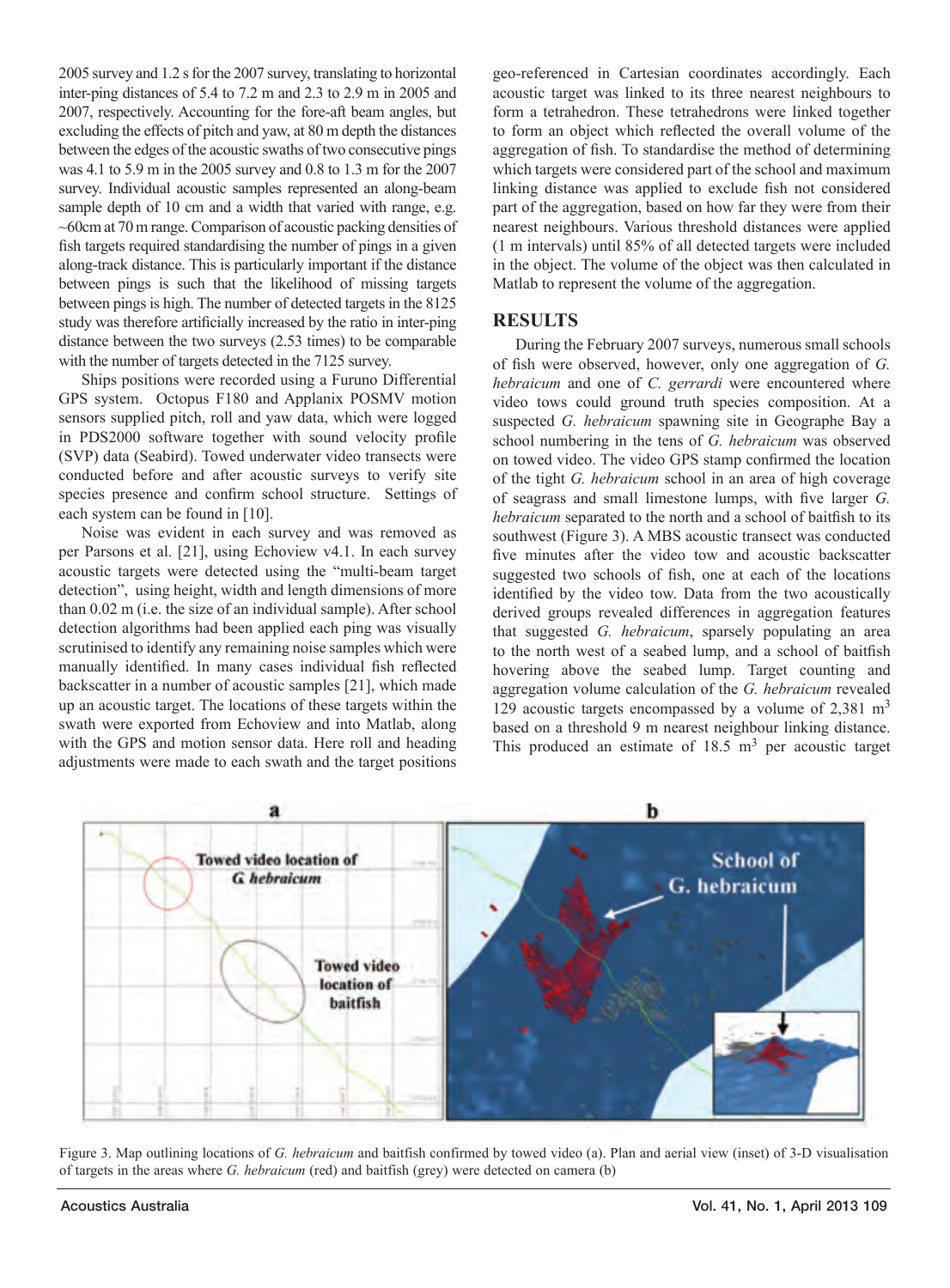

Figure 4. Acoustic multi-beam swath of a predominantly *C. gerrardi* school (left) and 3-D visualisation (right)

(mean nearest neighbour distance based on body length was not calculated due to lack of biological sampling and therefore no accurate known mean length). Video data displayed tens of *G. hebraicum* (a minimum of 18), and while it was certain that not all fish were observed by the towed video, this was far less than the number of acoustic targets detected. The school of small fish numbered 237 acoustic targets in  $1,529$  m<sup>3</sup> (9 m) nearest neighbour linking distance) at  $6.5 \text{ m}^3$  per target (body lengths unknown).

The surveys of *C. gerrardi* at sites close to Cape Naturaliste recommended by local fishermen revealed several small multispecies aggregations which included *C. gerrardi*. This survey highlighted the need to ground truth using video data, since the aggregations were initially thought to predominantly comprise *C. gerrardi* based on line fished biological sampling. By contrast, video evidence displayed not only *C. gerrardi* , but individuals from at least two other, similar sized species. An example of a RESON 7125 acoustic swath over a speculated *C. gerrardi*  aggregation acquired in February, 2007 and the subsequent 3-D visualisation are shown in Figure 4. The detected targets displayed visible school structure and backscatter differences from aggregations of *S. hippos* surveyed with the same system and settings. Target counting and aggregation volume revealed  $262$  individual acoustic targets in a volume of 10,739 m<sup>3</sup> based on a threshold 9 m nearest neighbour linking distance (41 m3 per target). At the centre of the aggregation *C. gerrardi* acoustic targets were more closely linked than those of *S. hippos* and comprised fewer individual samples with each target.

Adjusted acoustic target density for dense areas of *P. dentex* from the 8125 survey produced an acoustic packing density of 1.3 ±0.4m3 per target with least squares regression correlation of R2 = 0.87 (Figure 5). By comparison the sparse area of *S. hippos* produced  $23.8 \pm 5.1 \text{ m}^3 \text{ (R}^2 = 0.91)$  and  $13.9 \pm 4.1 \text{ m}^3 \text{ (R}^2 = 0.97)$ for the October Reson 8125 and February Reson 7125 surveys respectively. These acoustic target densities equated to approximately 3 (*P. dentex*), 2 (*S. hippos*, 8125 survey) and 1.6 (*S. hippos*, 7125 survey) body lengths as nearest neighbour distances.



Figure 5. Detected acoustic target to aggregation volume relationships for a dense volume of *P. dentex* (■), *S. hippos* (● pre-fishing, ● postfishing) (as detected by the RESON 8125 – not all points are shown) and *S. hippos* (▲) as detected by the RESON 7125). Calculated single transect values for *G. hebraicum* (♦), *C. gerrardi* (▼) and small fish school (\*) are also shown

#### **DISCUSSION**

Though based on a small sample this study has illustrated several considerations associated with abundance estimates and discrimination of fish species via multi-beam sonar. All nearest neighbour distances of acoustic targets observed in this survey were of a similar order to nearest neighbour distances of fish in previous reports [22, 23]. Packing density is reportedly related primarily to body length and behaviour [23, 24], and to a smaller extent species [22]. Parsons [10] illustrated that it is possible to discriminate between two schools comprising fish of significantly different body lengths, surveyed at the same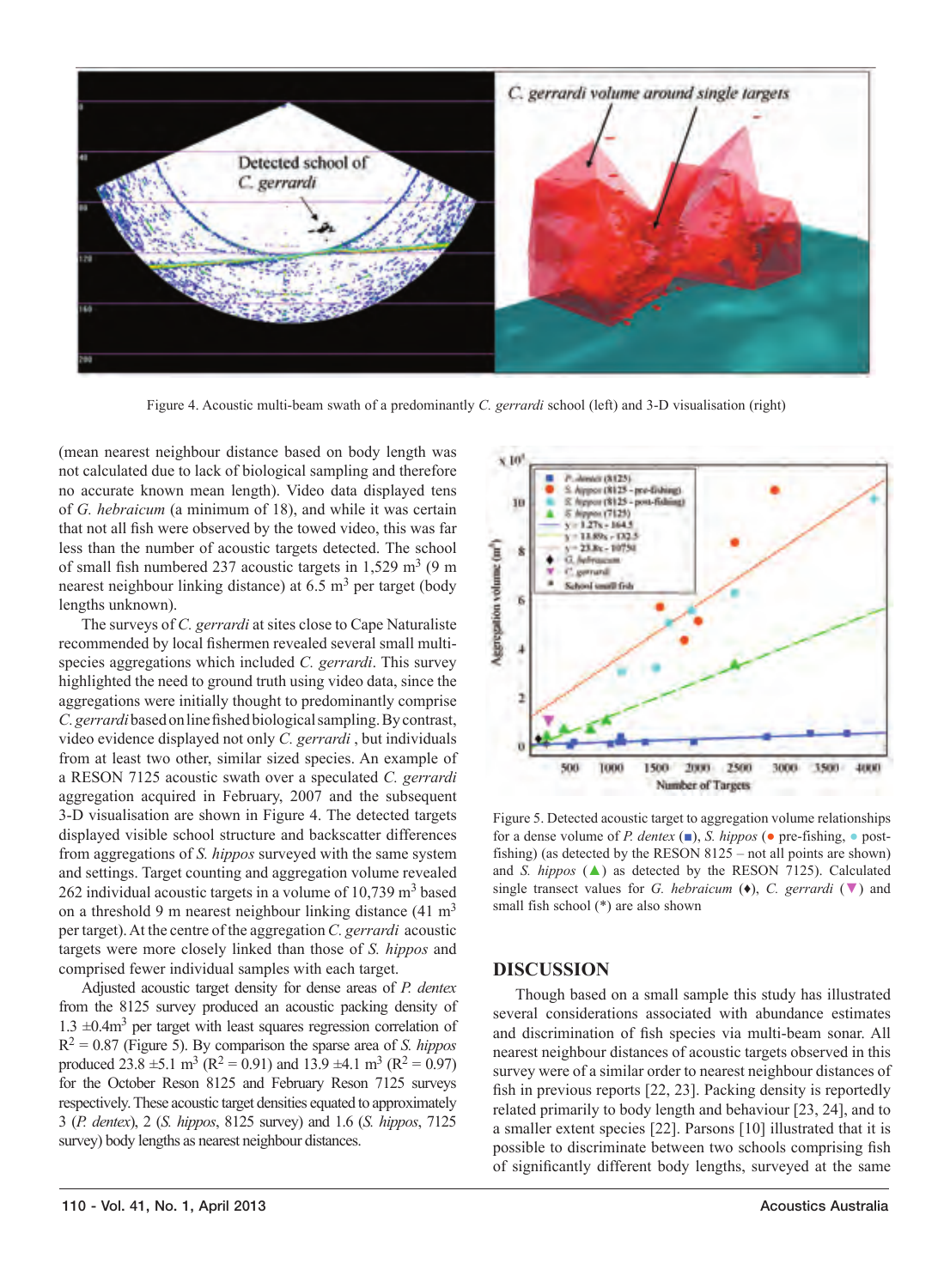time, by the packing density of acoustic targets. However, comparison of packing density of schools of the same species in different stages of their life cycle also showed significant differences (compare the 8125 and 7125 survey packing densities). This highlights the need for ground truth data in MBS surveys before species composition can be confidently determined.

Despite the difference in body size between fish such as *G. hebraicum* and *C. gerrardi*, the acoustic packing densities of small schools were similar. This suggests that there is a minimum number of fish and school size required before differences in packing density can be observed and that species discrimination via acoustic packing density will increase with school size. In the schools reported here, visual ground truthing of species was a necessity.

The discrepancy between the number of *G. hebraicum* discerned on the towed video was notable. Part of this disparity could be explained by fish hiding in habitat as the towed video passed, the narrow field of vision on a towed camera not detecting some of the school, or the difficulty in counting mobile fish using video techniques. There is also the possibility of multiple acoustic detections of the same fish, similar to that observed in *S. hippos* surveys [21] and the *P. dentex* and baitfish schools shown here. However, the fact remains that around five times as many acoustic targets were detected than fish observed on the video. These points reiterate the need for multiple transects of a school to minimise bias and the necessity to understand avoidance behaviour of each species. The need to accurately normalise for sampling effort in acoustic and video techniques is as important as it is in traditional methods, such as catch per unit effort. It also suggests that target counting is currently most useful for large fish with large nearest neighbour distances.

The shortening and elongation of an aggregation's volume in successive transects, combined with decrease and increase of acoustic targets (i.e. a change in volume and targets numbers, but a constant packing density) may be indicative of avoidance behaviour and that the larger volumes and target numbers are due to fish swimming along with the direction of the survey vessel [21]. The towed video data on *G. hebraicum*, compared with the number of acoustic targets detected in that school adds credence to the argument. This suggests that when estimating abundance via multi-beam sonar detected target counting and/or school volumes multiple transects are required and the lower target numbers and/or smaller volumes are more representative of the number of fish that are present. The comparison of acoustic packing densities between the original Reson 8125 survey [25] and that described here, highlights the need to ensure that the number of targets missed between acoustic pings is minimised.

It is the authors' opinion that while acoustic packing density, as detected by MBS, may identify two different schools of different sized fish, the smaller the number of fish, the less chance of correctly discriminating species. The maximum available ping rate must be sufficient to limit the number of missed targets and the effects of avoidance behaviour must be accounted for. In multiple transects of the same school, where across track avoidance is not observed, it is the transect which

detects the least number of targets that is most likely to be an accurate representation of the number of fish present.

#### **ACKNOWLEDGEMENTS**

The authors would like to thank RESON for the supply of equipment and technical expertise, particularly Chris Malzone for his help in arranging the survey; the Fisheries Research and Development Corporation (FRDC) for funding; Western Australia Department of Fisheries for the availability and use of the *RV Naturaliste*; and Matt Wilson, Bart Buelens and Myounghee Kang from Myriax for the use of Echoview software and technical support with which water column data was processed.

### **REFERENCES**

- [1] P. Freon, F. Gerlotto and M.O. Misund, "Consequences of fish behaviour for stock assessment", *ICES Journal of Marine Science* **196**, 181-191 (1993)
- [2] M.V. Trevorrow, "Volumetric multi-beam sonar measurements of fish, zooplankton and turbulence", *Proceedings of the 1st International Conference on Underwater Acoustic Technologies: Measurements and Results*, Heraklion, Crete, 28 June–1 July 2005
- [3] M. Wilson, I.R. Higginbottom and B. Buelens, "Fourdimensional visualisation and analysis of water column data from multi-beam echosounders and scanning sonars using Sonardata Echoview for fisheries applications", *Proceedings of the 1st International Conference on Underwater Acoustic Measurements: Technologies and Results*, Heraklion, Crete, 28 June–1 July 2005
- [4] L. Nøttestad, M. Aksland, A. Beltestad, A. Fernö, A. Johannessen and O.A. Misund, "Schooling dynamics of norwegian spring spawning herring (Clupea harengus L.) in a coastal spawning area", *Sarsia* **80**(4) 277-284 (1996)
- [5] L. Mayer, Y. Lic and G. Melvin, "3D visualization for pelagic fisheries research and assessment", *ICES Journal of Marine Science* **59**(1), 216-225 (2002)
- [6] F. Gerlotto, J. Castillo, A. Saaverdra, M.A. Barbieri, M. Espejo and P. Cotel, "Three dimensional structure and avoidance behaviour of anchovy and common sardine schools in central southern Chile", *ICES Journal of Marine Science* **61**(7), 1120- 1126 (2004)
- [7] B. Buelens, M. Wilson and J.K. Horne, "Multi-beam water column data analysis for fisheries research: a worked example in Echoview", *Proceedings of the 2nd International Conference on Underwater Acoustic Measurements: Results and Technologies*, Heraklion, Crete, pp. 669-677, June 2007
- [8] M. Soria, P. Freon and F. Gerlotto, "Analysis of vessel influence on spatial behaviour of fish schools using a multi-beam sonar and consequences for biomass estimates by echo-sounder", *ICES Journal of Marine Science* **53**(2), 453-458 (1996)
- [9] M.C. Mackie, R. McCauley, H. Gill, H. and D. Gaughan, *Management and monitoring of fish spawning aggregations within the west coast bio-region of Western Australia*, Final report to Fisheries Research and Development Corporation on Project No. 2004/051. Fisheries Research Report No. 187 Department of Fisheries, Western Australia, 2009
- [10] M.J.G. Parsons, "Active acoustic techniques for monitoring fish aggregations", In *An investigation into active and passive acoustic techniques to study aggregating fish species*, PhD Thesis, Curtin University, Australia, 2010, pp. 44-131